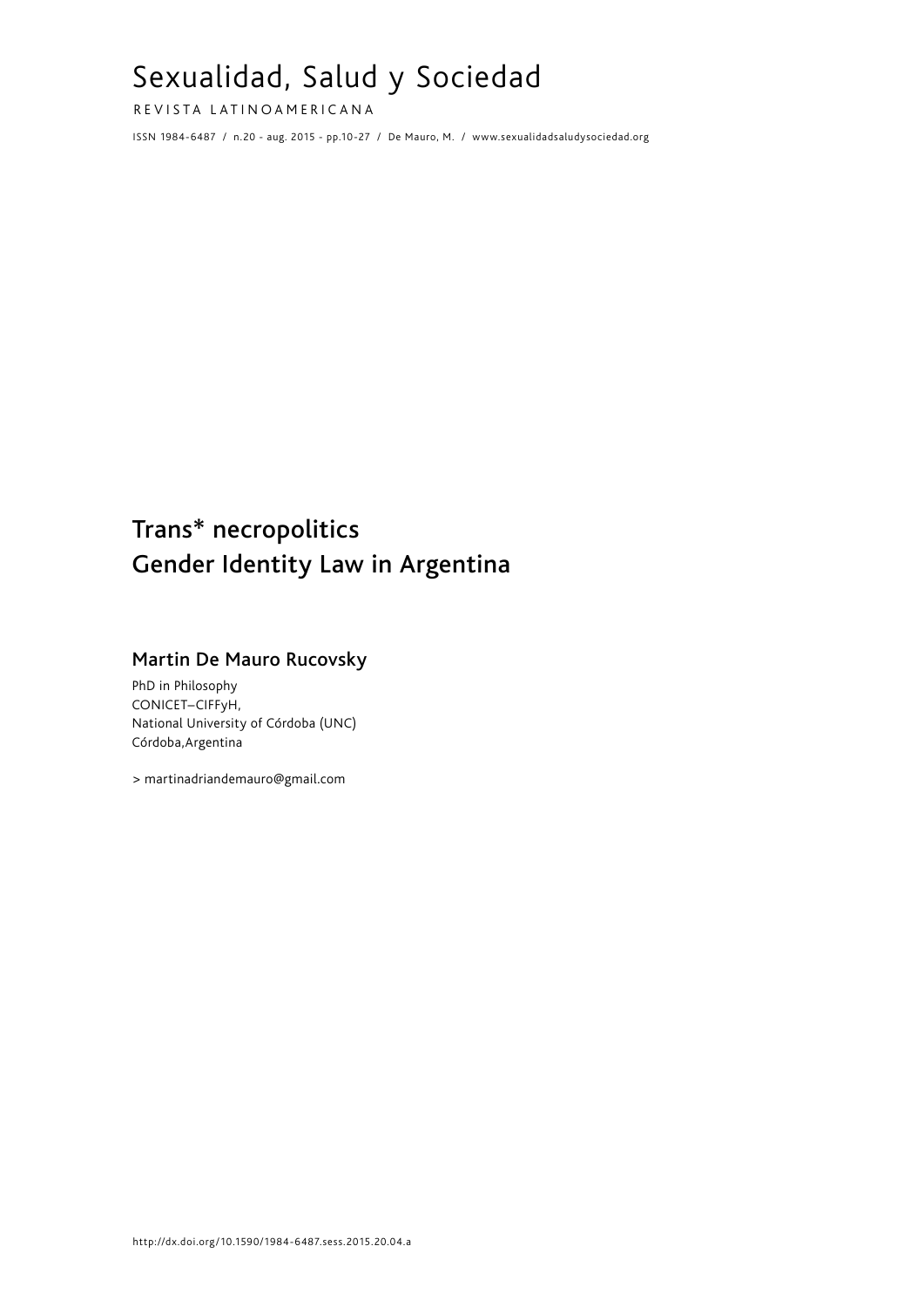Abstract: On May  $9<sup>th</sup>$ , 2012, the Argentinean Senate converted into law the long collective process, driven by trans\* activism, towards the legal recognition of gender identity. The Gender Identity Act (GIA) meant a large contribution to the field of civil and sexual rights interationally, especially in the matter of trans\* policy. Nevertheless, what was at stake in the approval of the GIA was not just a step forward in legal terms and at a personal level for trans\* people, but a whole set of representations, desires and social stakes on trans\* lives and population. Thus, as regards to the scope and achievements of the GIA and its social and parliamentary debates, we can assert that in that realm a specific trans\* life does not qualify as a living life. This article addresses the specific ways of presentation and apprehension of trans\* lives in parliamentary debates about the GIA, and in social disputes within trans\* activism. A biopolitical analysis of gender identity leads us to rethink the social conditions that sustain life and, by the same token, the interpretative frameworks of death.

Keywords: Gender Identity; Law; Trans\*; Biopolitics; Necropolitics

### Necropolíticas trans\*: Ley de identidad de género en Argentina

Resumen: El 9 de Mayo de 2012, el Senado Argentino convirtió en ley lo que fuera un largo proceso colectivo impulsado por el activismo trans\*, la llamada Ley de Reconocimiento a la Identidad de Género. La Ley de Identidad de Género (LIDG) significó un gran aporte de escala internacional en materia de derechos sexuales y civiles, y en particular, en materia de política trans\*. No obstante, lo que estaba en juego en la aprobación de la LIDG significaba no sólo un avance de carácter personal y global en términos jurídicos, sino también un conjunto de representaciones, deseos y apuestas sociales sobre la población y la vida trans\*. A tenor de los alcances y logros de la LIDG y sus respectivos debates, tanto sociales como parlamentarios, puede sostenerse que en ellos una vida concreta, una vida trans\*, no califica como vida viva. El artículo propone una reflexión crítica sobre los modos específicos de presentación y aprehensión de una vida trans\*, sea en los distintos debates parlamentarios en torno a la LIDG, sea en las disputas sociales del activismo trans\*. Desde un análisis biopolítico sobre la identidad de género, el texto busca repensar las condiciones sociales que sostienen la vida y, por lo mismo, aquellos marcos interpretativos de la muerte.

Palabras clave: Identidad de Género; Ley; Trans\*; Biopolítica; Necropolítica

#### Necropolíticas trans\*: Lei de Identidade de Gênero na Argentina

Resumo: Em 9 de maio de 2012, o Senado argentino converteu em lei o que fora um longo processo coletivo impulsionado pelo ativismo trans\*, a chamada Lei de Reconhecimento da Identidade de Gênero. A Lei de Identidade de Gênero (LIDG) significou uma grande contribuição de escala internacional em matéria de direitos sexuais e civis e, em particular, em matéria de política trans\*. No entanto, o que estava em jogo na aprovação da LIDG significava não só um avanço de caráter pessoal e global em termos jurídicos, mas além disso um conjunto de representações, desejos e apostas sociais sobre a população e a vida trans\*. Nesse sentido, se nos ativermos aos alcances e êxitos da LIDG e aos seus respectivos debates tão sociais como parlamentares, poderemos sustentar que neles uma vida concreta, uma vida trans\*, não se qualifica como vida viva. O presente artigo se propõe a uma reflexão crítica sobre os modos específicos de apresentação e de apreensão de uma vida trans\*, seja nos distintos debates parlamentares em torno da LIDG, seja nas disputas sociais do ativismo trans\*. A partir de uma análise biopolítica sobre a identidade de gênero, vamos repensar as condições sociais que sustentam a vida e, pela mesma razão, aqueles marcos interpretativos da morte.

Palavras-chave: identidade de gênero; Lei; trans\*; biopolítica; necropolítica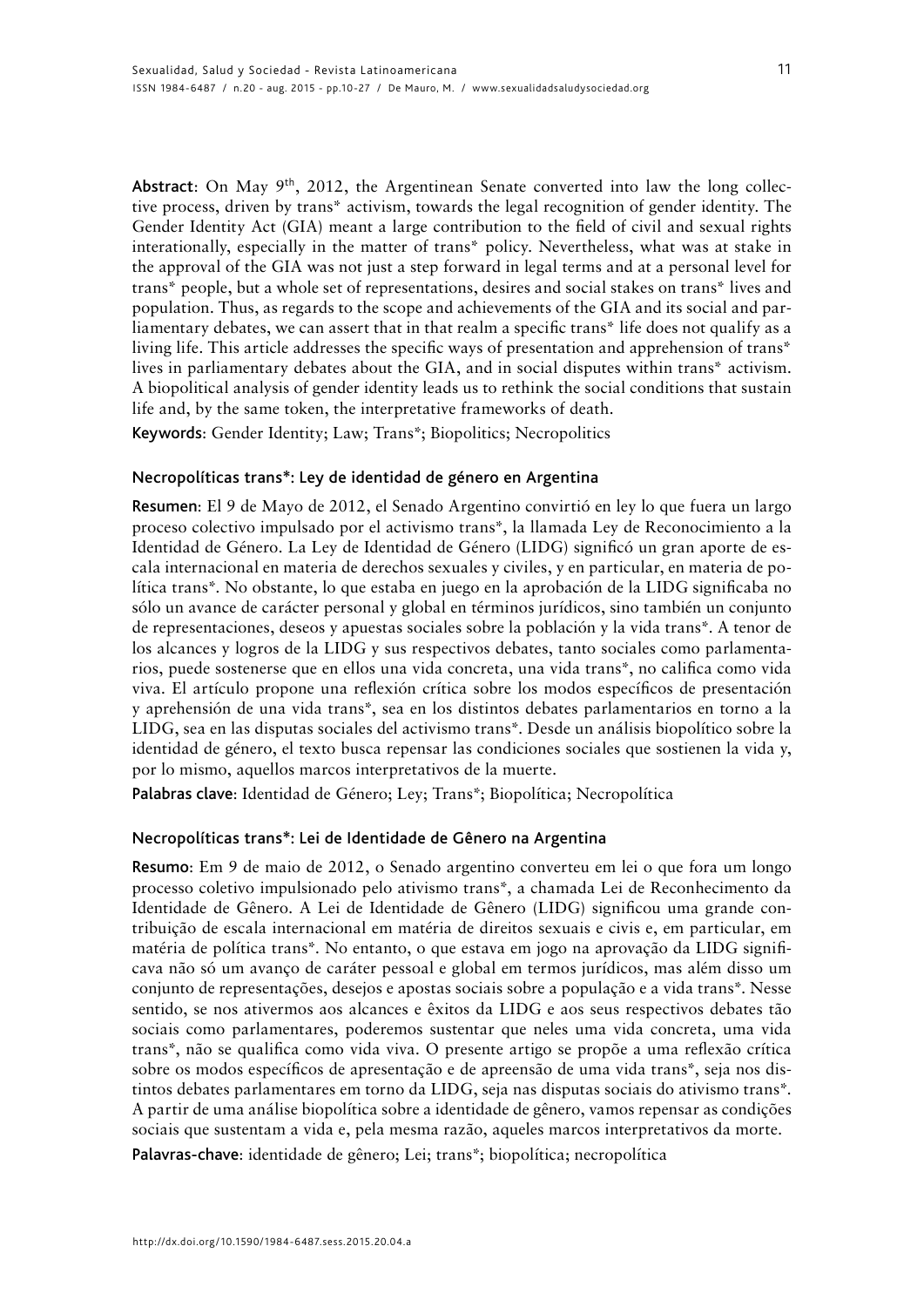### Trans\* necropolitics. Gender Identity Law in Argentina

*It is not just the life that has been concealed. It is not just the*  lies that have been told about life itself, some of which we have *currently ceased to believe. It is also the life that was not lived. Julian Barnes –* Flaubert's Parrot

On May 9th, 2012, the Argentinean Senate converted into law the long collective process driven by trans\* activism towards the legal recognition of gender identity. Approved after days of parliamentary debate, and effective since July 4<sup>th</sup>, the announced law meant a major social advance regarding the expansion of civil rights for the trans\* population. Celebrated with enthusiasm by various local sectors, the Gender Identity Act 26.743 (hereafter "GIA") internationally meant a significant contribution to the field of civil and sexual rights, especially in matters of trans\* policy. The important achievements of the GIA refer to the bodies and subjectivities of trans\* persons, to their diversity, as well as to a transformation for the Argentinean state.<sup>1</sup>

The approval of the GIA meant, for a countless trans\* persons, an extremely gratifying event, as a personal victory. The recognition of self-perceived identity and of the different modalities of gender expression, as well as the right to integral access to public health care, certainly constitute an historical occasion worthy of celebration.

We disagree with queer claims about the normative nature of the GIA contents due to its exclusive acknowledgment of men and women, within a binary gender framework. Contrary to that, it is important to highlight the wide range of gender experiences not included within the juridical frame of a law; that is, why insist in the allegedly normative nature of a legal regulation as retrograde or normative, in queer terms? Or, furthermore, why seek a queer, post-identity horizon of emancipation precisely in legal regulations? Is positive law, the Civil Registry or an identity card the only institutions to sustain and replicate the performance of a normative gender order? Despite this, it is important to highlight that the Argentinean GIA is actually capable of expanding and disarranging the recognition of identities. As Blas Radi states,

<sup>1</sup> As Emiliano Litardo points out, the GIA additionally involves a "transformation *for* the state in its relation with the ways of administrating, from now on, the legal political recognition of trans masculine and trans feminine identities and bodies" (2012:1).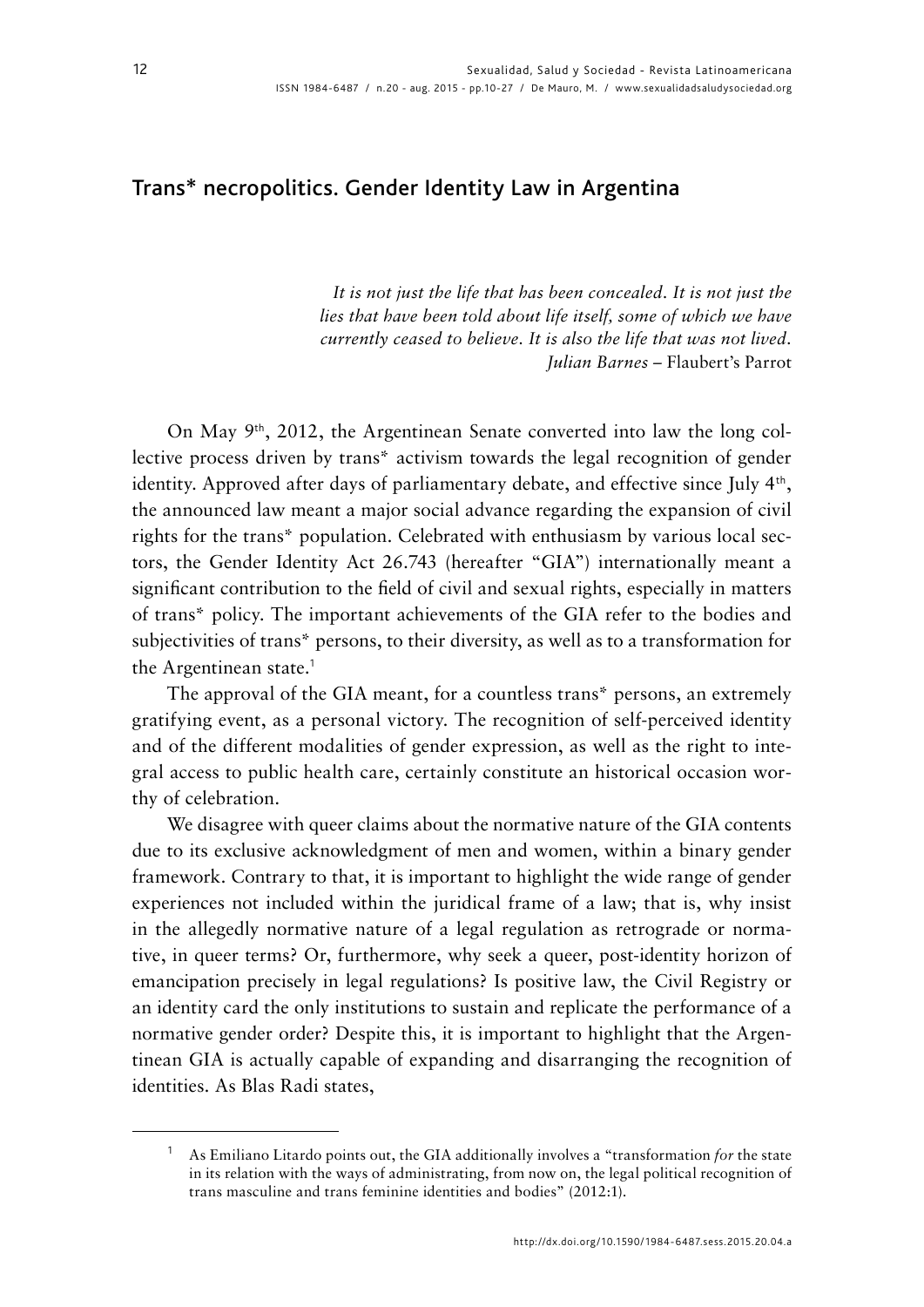What defines a man or a woman now? Where are the gynecologists who will now specialize in trans women? Is there a urinal designed for men with a vagina? If a trans man is involved with a cis man, is he homosexual? And if he is involved with a cis woman, is he heterosexual? Or vice-versa? Or is he homosexual only if he is with another trans man? Which one is "homo" if one of them has undergone surgery and the other one has not? Or, along with the previous question: in legal terms, a pregnant trans man is a father, or a mother? Let us make clear that these are rhetorical questions whose consideration confirms that this law has the virtue of plunging identity in difference. (Radi, 2013:3)

The invocation, acknowledgment and representation of trans\* lives was configured through a series of preexisting social requirements and degrading factors. In a similar way, but with characteristics specific to the sanction of legislative standards, the flesh threshing machine converted, once again, trans\* lives into a profitable political capital. Positioned at an intersecting point between spaces of social and academic activism, the National Front for Gender Identity Law, and the research group "Incorporations. Corporeality, Citizenship and Abjection" (Dir. E.Mattio and M. Cabral –Secyt, 2008-2010)<sup>2</sup> became concerned about these modalities of corporeal intelligibility.

We support and celebrate legal reform in matters of civil and sexual rights, including not only egalitarian marriage (Act 26.618), but also the Gender Identity Act, but also the Medically Assisted Reproduction Act (also known as Assisted Fertilization Act, No. 26.862), which was largely supported by lesbian activist groups (vastly invisibilized by the hegemonic gay rights agenda). Not without considerations of the normative and legal limits of the law, power relationships involved in the social perception of gender neither begin nor end with the approval and subsequent regulation of the GIA. A step forward in sexual rights does not guarantee social equality. The formula "laws of equality" fails here, since juridical and legal equality are not identical to social inclusion—their temporalities do not match.

What was at stake in the approval of the GIA was not just a step forward in legal terms and at a personal level for trans\* people, but a whole set of representations, desires and social stakes on trans\* lives and population.

In a way, if we solely focus on the scope and achievements of the GIA and its respective social and parliamentary debates, we can assert that there is a specific life, the trans\* life, that does not qualify as living life. This happens precisely

<sup>2</sup> This Group, along with other sectors of male trans\* activism, promoted the approval of an act on gender identity passed by the National University of Córdoba a few months before the approval of the GIA. The Act can be consulted at: http://www.unc.edu.ar/extension-unc/vinculacion/ genero/acciones-realizadas/2009-2012/ordenanza-identidad-de-genero/ohcs-9-2011.pdf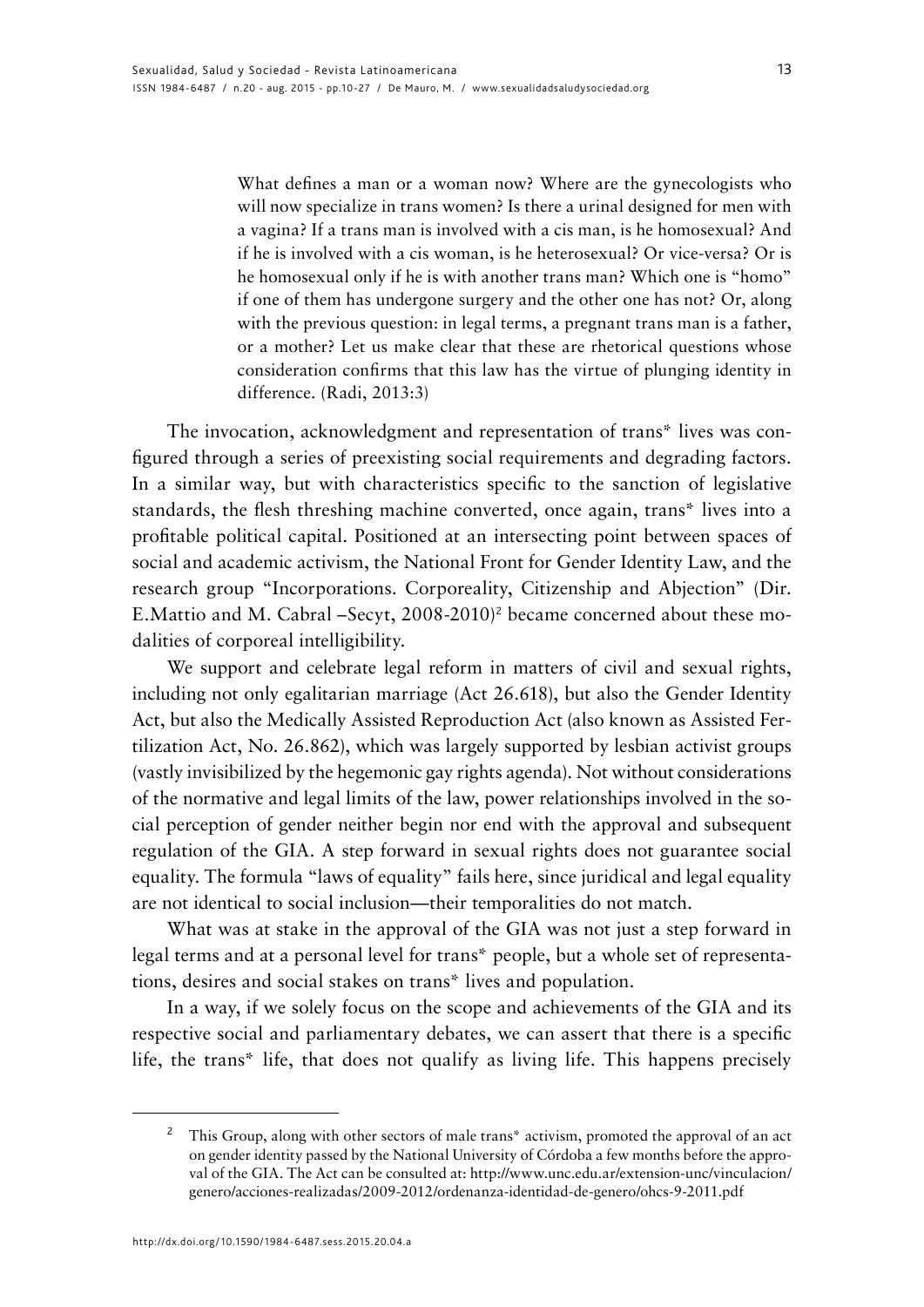because the density of life and death of what constitutes a trans\* life seems to be constantly depreciated—whether it is as undesirable lives, anonymous and tragic deaths, medical cases, martyrs for the cause, or forced to perform sex work. Why are some lives highly protected and preserved while others are, paradoxically, abandoned, disregarded and abused? Life and death as objects of political management are bound to relations of power, dominance and antagonisms that execute hierarchical and differential distributions over those lives which are to be protected and those which are to be disregarded. The agents who encouraged the GIA are themselves involved in this economy of power—those who, during social and parliamentary debates, would "throw the bodies on the table" to settle discussions, introducing, in this way, trans\* lives and deaths in a hierarchically depreciated manner as either victims, martyrs or lives abused to the extreme.

This article engages in a critical reflection on the specific ways of presentation and apprehension of trans\* lives in the different parliamentary debates that took place over the GIA, and in the social disputes within trans\* activism. By mean of a biopolitical analysis of gender identity, we will rethink the social conditions thatsustain life in that realm,as well as the interpretative frameworks of death therein. For that purpose, we shall take into consideration two central aspects and agents: In section 1, *Recent Past:* "*Juridical Life*", we address the legal and juridical framework. In section 2, *Necropower or On How Affection Is Regulated*, we comment on trans\* activisms. In section 3, *The Biopolitical Threshold: Post-Legality of Gender Identity*), we conclude with some indications implied in the biopolitical threshold contemporary to the approval of the GIL.

### 1. RecentPast: "JuridicalLife"

The current GIA is the product of a long legal and political path that has outlined the borders of what we understand as trans.<sup>3</sup> The juridical norm (expressed in judicial rulings, legal protection sentences, administrative regulations, ordinances, acts, and resolutions) manages what qualifies as an anatomically sexed body, establishing hierarchies and requirements considered ontologically function-

When speaking of trans\* people we refer to all those persons who self-identify with a gender that is different from the one they were assigned at birth. In Argentina, the term "trans" deploys a vast list of representations, which refer to transvestite, transsexual and transgender collectives differentiated at the level of experience, but mainly, as political ones. The use of the expression "trans" does not exhaust the universe of differences and possibilities that constitute the trans\* universe. The asterisk that accompanies the word "trans" intends to represent the incomplete nature of the term. See: Cabral (2012a:254).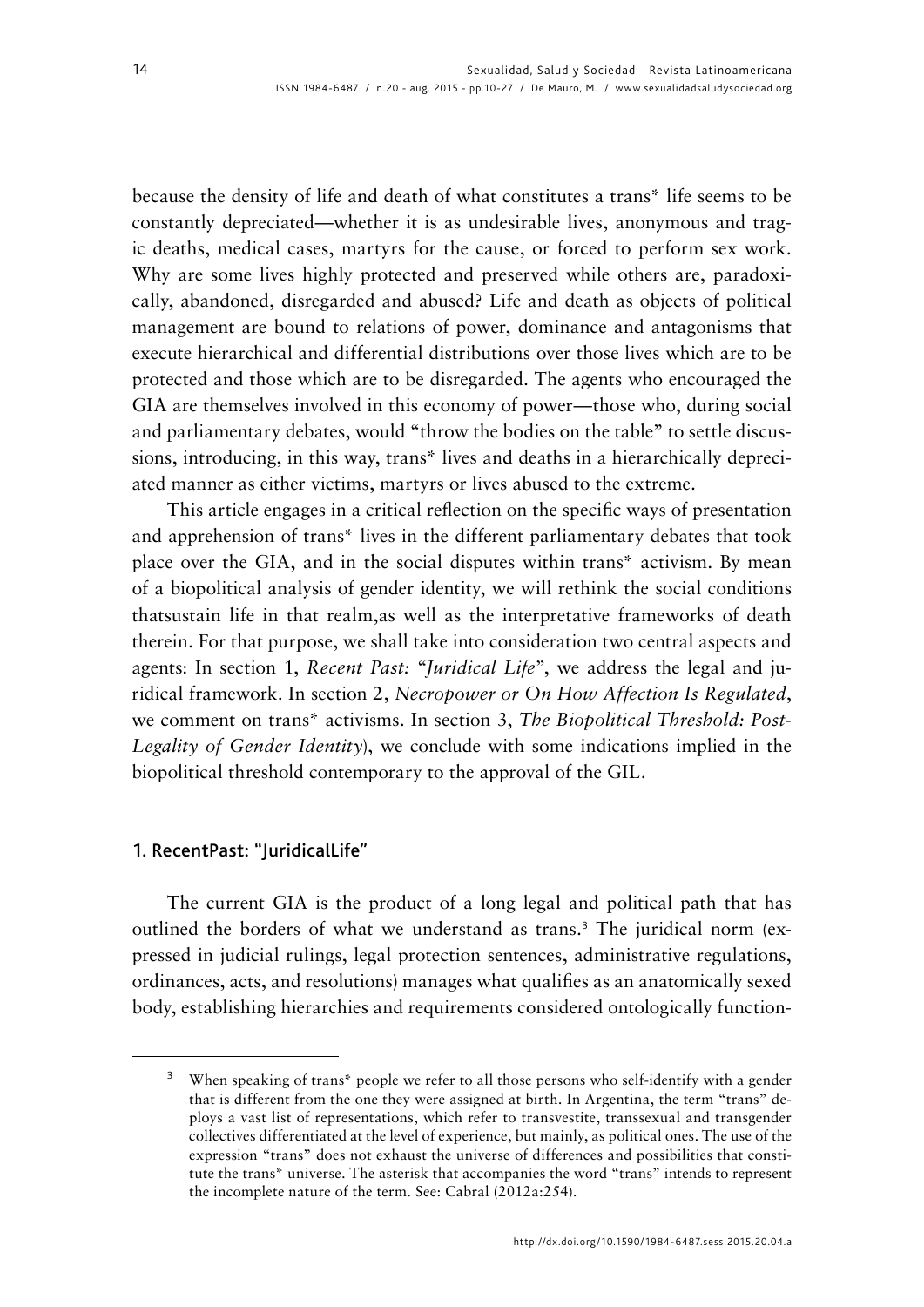15

al to that body. The gender associated to a sexed body is the one assigned at birth; consequently, gender expression (femininity/masculinity) has correspondence with the genitally localized sexuality (female/male). This functional ontology is sustained in the universalization of cisgenderism;<sup>4</sup> i.e. those who do not identify with their gender assigned at birth are ontologically dysfunctional and pathological in biomedical terms (reaching the paroxysm of violence, intersexuality constitutes an impossible condition to embody). As we are well aware, these anatomical and sexual standards—that is, this ontology of bodies—vary according to the historical transformation of the norm. During the last decades in Argentina, the political and juridical norm altered significantly the possibilities for the exercise of bodily autonomy, which ranged from judicial rulings over trans\* bodies (the judicial officer on duty being the one to authorize the access to civil rights) to the decisional autonomy established in the current GIA. Likewise, the requirements about what is a functional sexed body suffered a transference, from the requirements of the legal and administrative apparatus, through compulsory judicial procedures, to the effective acknowledgment of the right to bodily modification. This aspect of decisional autonomy over bodily modification is referred to as a *dejudicialisation* of the procedures for the recognition of gender identity.

Argentina did not possess a specific legal norm on gender identity. Bodily modification was regulated through the dispositions in the criminal code and the No. 17732 Act, which regulates the practice of medicine. Formerly, those who wanted to modify their bodies by altering their genitalia and reproductive organs had to obtain a court order; successfully obtaining this permission involved a long process of verification, involving several stages. "Pathologization is the first requirement, but so is compliance with bodily requirements: (1) that the body of the person shall resemble as much as possible the bodies of the people whose gender the person chooses to belong to; and (2) that the person shall be sterile (irreversibly so)". (Cabral, 2012a:258-259).

The axiomatic premises on which these authorizations and court decisions were sustained had their argumentative basis in a long dogmatic tradition in Ar-

<sup>4</sup> By cissexuality or cisgenderism we refer to the boundaries of sexual difference that divide all identities and gender expressions between trans\* and non-trans\*. The distinction between man/woman and transsexual operates on a distributive logic that privileges the first element while not acknowledging the second one (or acknowledging it as a lesser kind). A simple explanation is based on gender assigned at birth: if a person self-identifies with it, then they are a cissexual person. By reversing the burden of proof, cissexuality refers to those to whom the attribute "trans" does not apply (transsexual, transgender, transvestite, cross dressers, multigender, non-binary, gender-fluid, queer, and other related denominations).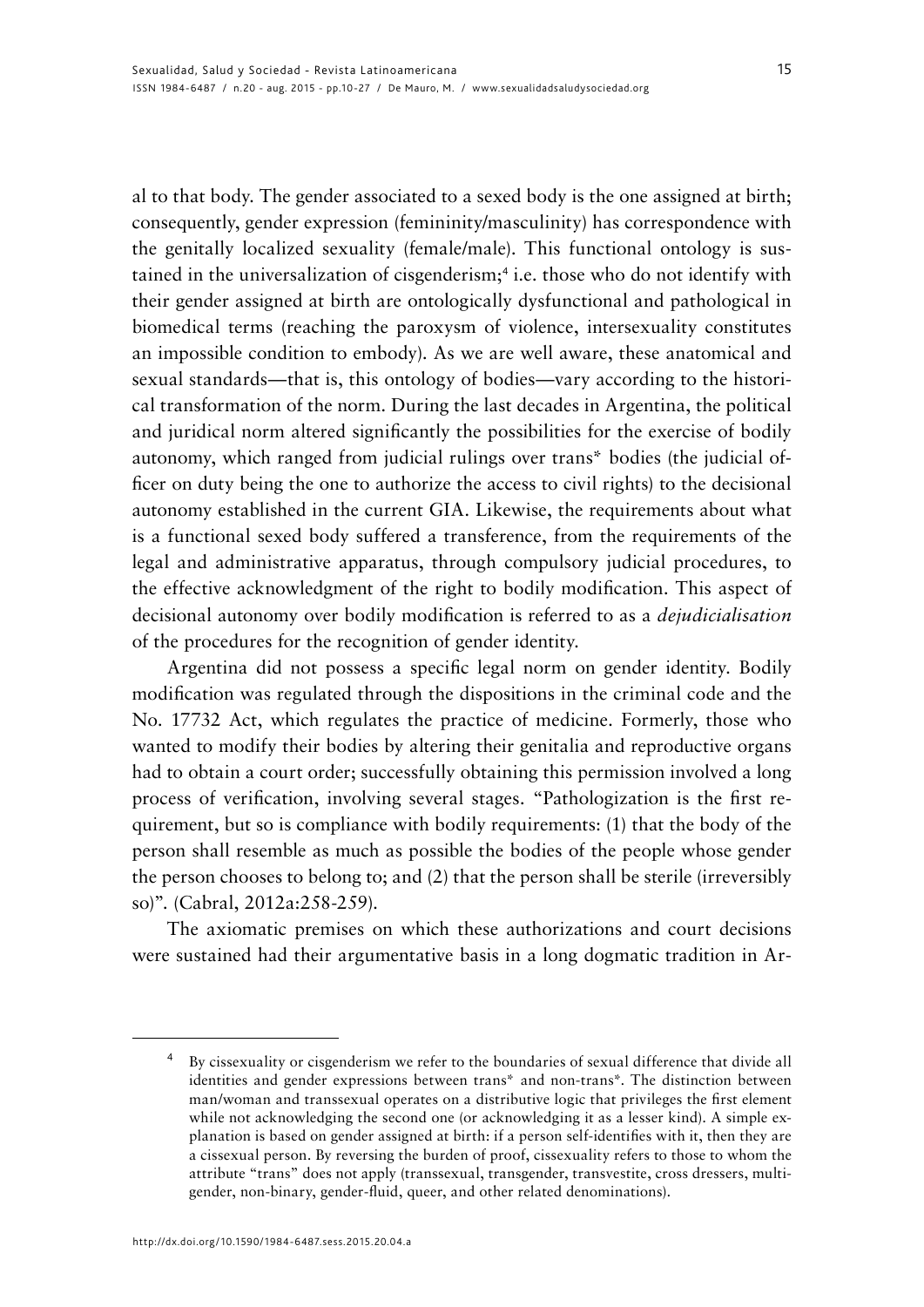gentina, a tradition of clear eugenicist and punitive foundations.<sup>5</sup> This way, the sterilized trans\* body meant the political promise of a collective temporality: i.e., a—normative—shared future where monsters would not multiply.<sup>6</sup> Sterilization, as a requirement, was a safeguard against the potential risk of spreading, reproduction and increase of the trans\* demographic rate; a sanitary fear or biopolitical construction that operated as a eugenicist reverse, or thanatopolitics. Invoking the protection of a life (the infant as its paradigmatic figure), violence was enabled for the continuity of the species, in the name of citizens, of people.

The substantial change in this historical process was condensed in the undermining of the pathologizing biomedical standard (classified by psychiatric protocols as "gender identity disorder")<sup>7</sup> that required compulsory sterilization in order to allow access to biotechnological and bodily modification. The normative core of the GIA refers to "biotechnological and bodily modification as a right that cannot be, at the same time, an obligation. This means that the same hormonal and surgical procedures cannot be required by the state as a price to be paid for gender recognition" (Cabral, 2012b). This aspect is referred to as *depathologization* of identities for the access to integral health care.<sup>8</sup> Note that integral or transitional

<sup>&</sup>lt;sup>5</sup> The colorful social-medical repertoire of eugenism spread widely in Argentina, including elements that range from the neo-lamarkian tradition, Italian biotypology and German racial hygiene to French puericulture, natalism and physiognomic school. The circulation of these medical and sanitary premises responded to the different ways in which elites understood the problem of the degeneration of populations of European origin settled in large urban centers of Latin America: "The issue of how to enhance the quality and quantity of inhabitants was a «purely Argentinean problem»" (Reggiani, 2005:280). In this context, some of the most prolific agents of Argentinean eugenics (such as Enrique Díaz de Guijarro, Arturo Rossi, Victor Delfino and Carlos Bernardo de Quirós) founded different publications, forums and even the first and only Faculty of Eugenics of the world, which operated from 1957 to the decade of 1980 under the leadership of Carlos Bernardo de Quirós. Cf. M. Miranda (2001), M. Miranda and G. Vallejo (2005), and S. García (2005).

<sup>6</sup> Currently, about twenty European and Asian countries have the eugenic requirement of compulsory sterilization for achieving legal recognition of gender identity. For more on this regard, see the mapping made by Transgender Europe http://www.tgeu.org/sites/default/files/ Trans\_Map\_Index\_2014.pdf (accessed 04/24/2015)

<sup>7</sup> Since 1980, the Diagnostic and Statistical Manual of Mental Disorders (DSM) and its correlated publications, such as the International Statistical Classification of Diseases and Related Health Problems (ISCD), published by the World Health Organization, classifies the whole spectrum of trans\* subjectivities and modes of being in terms of pathologies. While a person might be in discomfort with its gender, body or assigned sexual identity—and with all the expectations that come along with them—, the problem begins when this discomfort is considered as a clinical symptom for a disorder.

It is not by chance that the introduction of sanitary rights within a Gender Identity Act is supported by the normative force of the right to identity. Although in the context of the law trans persons have the right to access health care, that rights is subordinated to the right to gender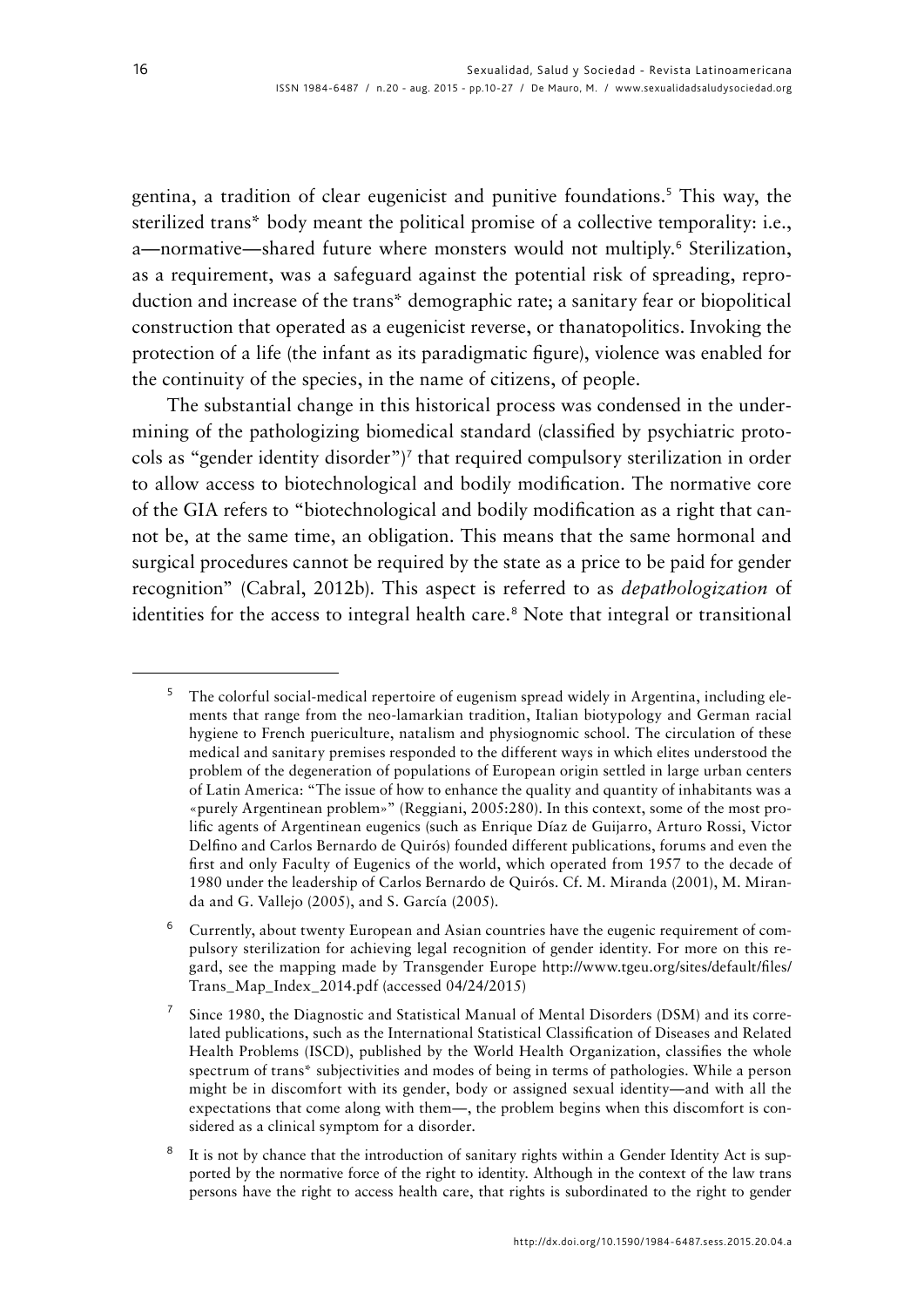health care refers to the whole set of bodily modifications, surgeries, hormone therapies, prostheses and devices that a trans\* person might need for the effective implementation of their health rights.

### 2. Necropower or On How Affection Is Regulated

To continue with our development, we will consider a set of political and rhetorical strategies, from both trans\* activisms and parliamentary agents, which create a network of meanings that regards life as an exchangeable value. We will then link this complex of meanings with a specific economy of biopower: necropolitics, which makes, out of agonizing and dying bodies, a variable for political capitalization, a profitable value.

Life, in its multiplicity, complexity and evanescence, occupies the limit of what it is thinkable. This is why "biopolitics seem to be the insuperable horizon of our time" (Biset, 2012: 246). Foucault analyzed the subtle passage that takes place between a logic of sovereignty—make die or let live—and a logic of biopolitics make live and let die. On one hand, power was the sovereign›s right of capture, response and defense, symbolized by the sword, the fate of death and its fatality. On the other hand, life is introduced in the field of political technologies, mass, populations, the human species, the living being. In his renowned quote: "... modern man is an animal in whose politics, life, as a living being, is questioned" (Foucault, 2003:173). Such logics overlap without overshadowing each other, but rather conform heterogeneous relations and the cross-linking of different mechanisms of power (sovereignty, discipline, biopolitics, governmentality). While it is true that in Foucault›s work there are at least four (Biset, 2012) or five mentions to biopolitics (Farhi Leto, 2010)—the respective fields are medicine in *The Birth of Social Medicine* (1974); war in *Society Must Be Defended* (1976); sexuality in *The History of Sexuality* (1976); sovereignty *in Security, Territory, Population* (1978) and economic rationale in *The Birth of Biopolitics*—, it is always about the ways in which the biological life of the population is governed.

It seems to be that life, and not death, is what is to be thought of, what becomes the object of politics. At this point, the opposing values are reversed. The GIA meant, throughout the long debate that led to it, a permanent oscillation. On one hand, the public visibilization of trans\* bodies and subjectivities. On the

identity. This is due to the weight of the social victories achieved by varios human rights organizations and activist groups. The right to identity is one that is not often discussed in Argentina, and its normative and legal articulation constitutes a political success by trans\* activism.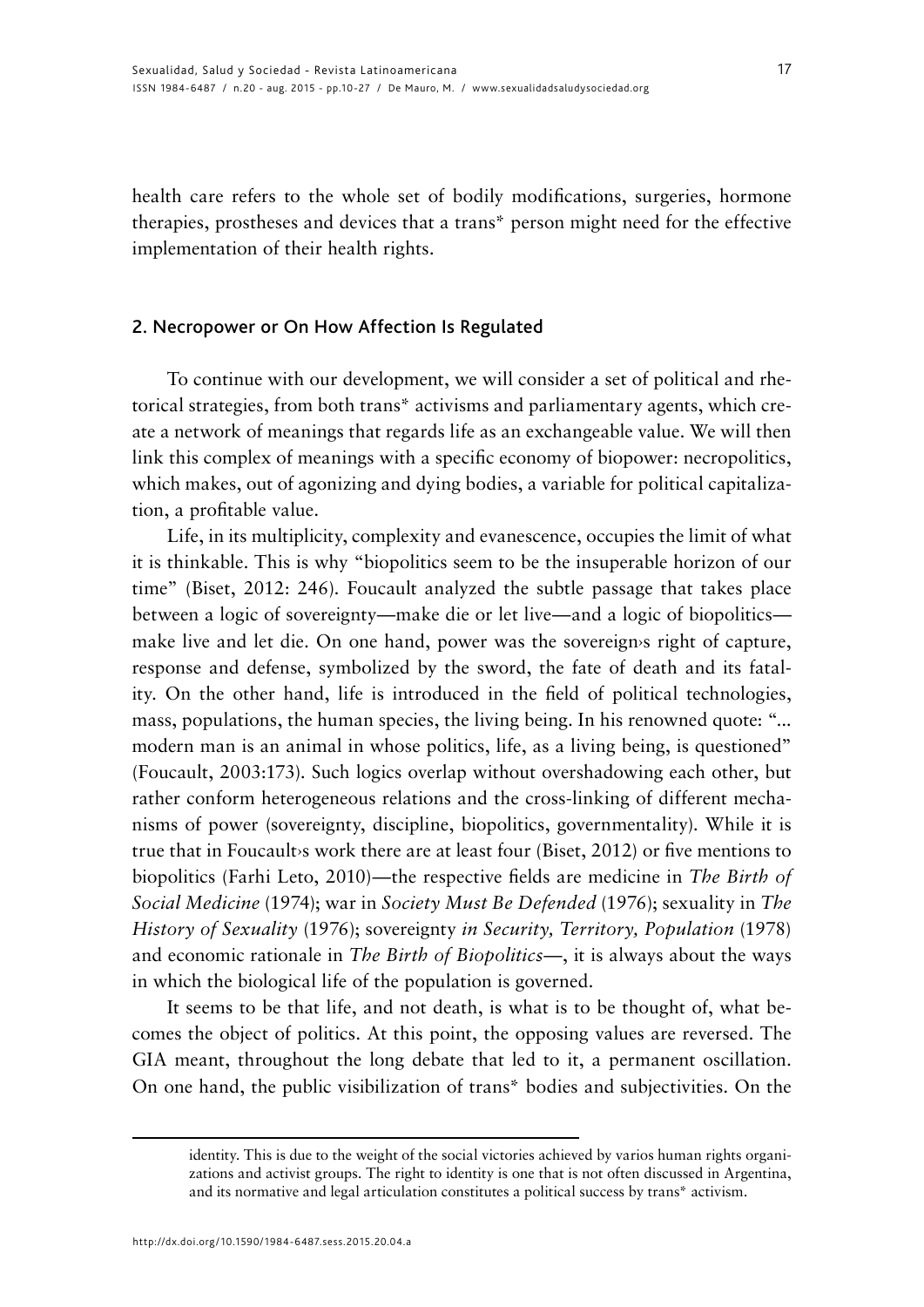other, living persons who, nevertheless, were not fully characterized as such—or, in other terms, a population marked from the very beginning as socially dead. Why is it that, during the parliamentary debate, one of the main rhetorical strategies was to appeal to the saving of trans\* people from the calvary of poverty and precariousness to which they are thrown? Why, against certain stratagems of activism, the GIA, for a large group of legislators, operated as a sacrament on trans\* bodies which appeared to be already dead—i.e., living dead? The value of absent bodies—lives that where already "dead", trans spectres, zombies—kept appearing unceasingly in the speeches many legislators.<sup>9</sup>

> There are many people having hard times, who cannot access a decent job or enjoy the same rights their equals have. Why is this? Because they practice and maintain a different sexuality. It is very sad to have in our hands the possibility of changing the realities I am addressing, and not doing anything with it. What else should we wait for? More deaths? More violence? More humiliations? More mistreatment? (Senator Itúrrez de Cappellini, 2012:75)

> The community of transsexuals and transvestites has historically been one of the most vulnerable ones, given that since the return of democracy (or even before then) their status has been a pending issue. I say vulnerable because, since they were kids, they already suffered the detachment from family that led to dropping out of school. They have also been marginalized from universities. Finally, they were sentenced, as if it was the only activity left for them, to a painful compulsory practice of prostitution... Can there be something as immoral as marginalization, discrimination, mistreatment and sometimes even death? Because, according to several reports we have received, they have a life expectancy of 36 years due to disease or to the collocation of implants of poor quality that finally lead to death. (Senator Artaza, 2012:77-78)

> The members of the trans community are, in general, the people with the lowest life expectancy and the highest difficulty for accessing education, and are frequently expelled from employment sectors. They now suffer tremendous discrimination and social violence. (Representative Ibarra, 2011:1)

Such representations can be traced back in the debates that took place in both legislative chambers. Senate of the Nation Term 130°, Meeting No. 5 - Third Ordinary Session - May 9th 2012. Stenographic version available on line: http://www.senado.gov.ar/parlamentario/ sesiones/2012-05-09%2000%3A00%3A00/05/downloadTac (accessed 04/29/2015). Chamber of Deputies of the Nation Term 129°, Meeting No. 5 - Seventh Session - Ordinary Session (Special) - November 30th 2011. Stenographic version available on line: http://www1.hcdn. gov.ar/sesionesxml/item.asp?per=129&r=10&n=13 (accessed 04/29/2015), http://www1. hcdn.gov.ar/sesionesxml/item.asp?per=129&r=10&n=15 (accessed 04/29/2015)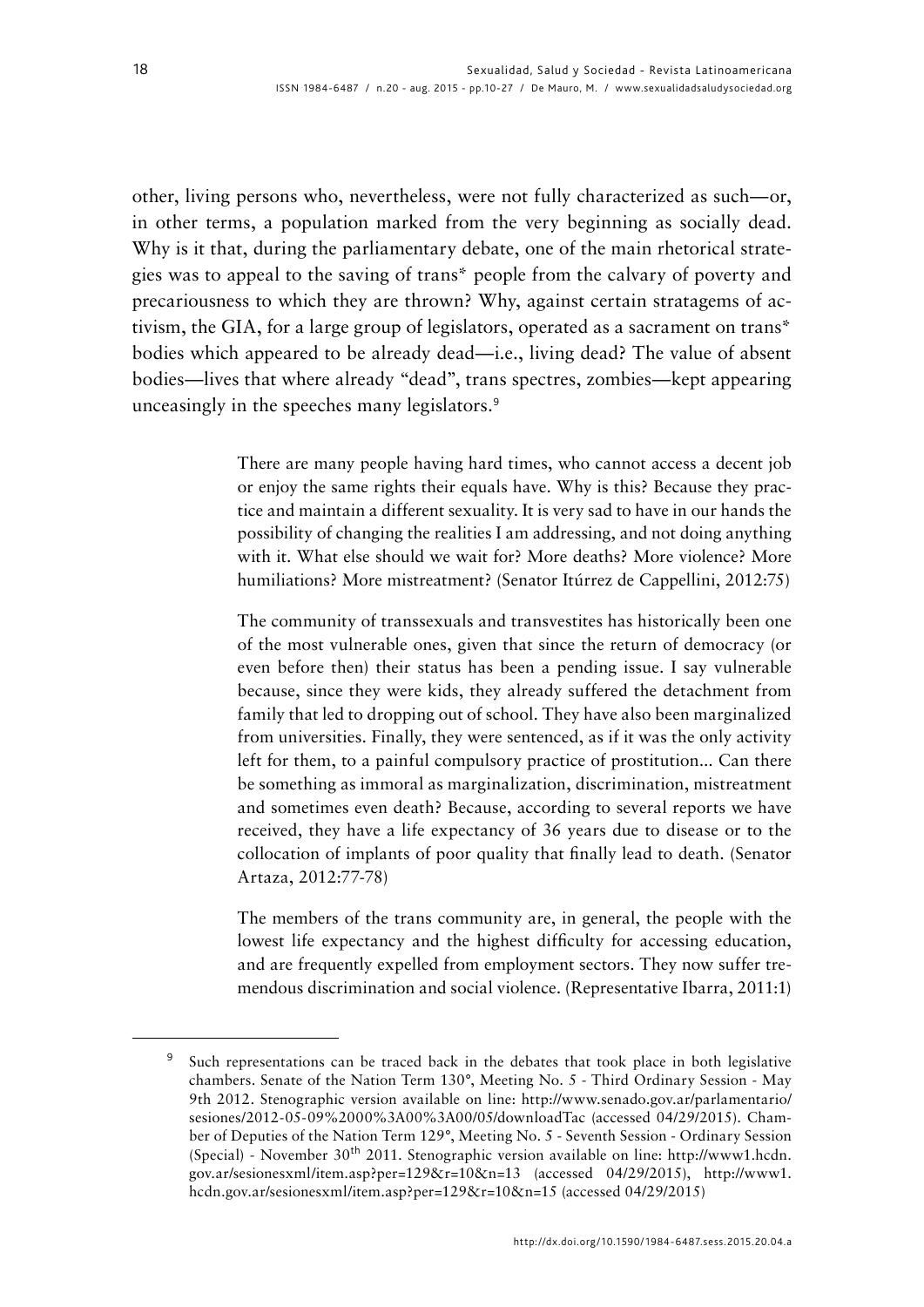The easier thing to do would be to bring in here all the testimonies of pain and suffering that we have been hearing not only today but since many years ago. (Senator Morandini, 2012:83)

There are certain paths in political thought whose focus is not life, but death. In this perspective, what we understand as death and thanatopolitics acquires more relevance. Death no longer is an absent center (muteness, that of which nothing can be said), but a job, a task, an individualized practice of power. Hence thanatopolitics is understood as a calculus, within biopolitical studies, at the intersection between the fields of warfare and biology. "How can the power that has the essential goal of fostering life allow death? How to exert the power over death, how to exert the function of death, in a political system centered in biopower?" (Foucault, 2010: 230).

To assert the complexity of the imperative of death, or the thanatopolitical vector, means to inquire into how life, death and bodies subscribe to an order and a representation of power. To be more specific, it is about thinking about the place where life and death seem to dissolve as an antagonistic pair. The bond between life and death is not only drawn when political forms operate death (factories of corpses: Auschwitz-Birkenau, Treblinka, Belzec, E.S.M.A.). We need to inquirie, rather, into the specific configuration this bond acquires in the contemporary world.

In recent research (Agamben 2003, Esposito 2006, Valencia 2010, Mbembe 2011, Chávez and Ježik 2012, and Segato 2013) thanatopolitics gains a derogatory meaning and, according to Biset (2012), it is defined in at least three modalities:

A) The decision of the sovereign who can sentence to death (the "right of sword," the sovereign<sup>s "</sup>make die"). In an exclusively modern form, Thomas Hobbes was the author who best defined this logic of power in which what makes men equal is their ability to put another man to death, his ability being transferred to the sovereign through an agreed contract.

B) The singular form of biopolitics under a totalitarian regime. A figure that transcends modernity and underlies at the core of Western politics, if we understand (along with Agamben, for instance) that the politicization of human life always meant the abandonment of an unrestrained power of death. The political question would regard the split between those who can live and those whose life is dispensable. In Agamben›s perspective (2003), sovereignty (at its ontological level) and biopolitics identify with each other at the device of capture and termination of life, when it comes to the possibility of putting a life to death without this constituting a homicide: this constitutes the hierarchical split between bare life and qualified life.

Within this framework, thanatopolitics identifies not only the overall link between death and politics, but a biopolitical interpretation of Nazism. Thanato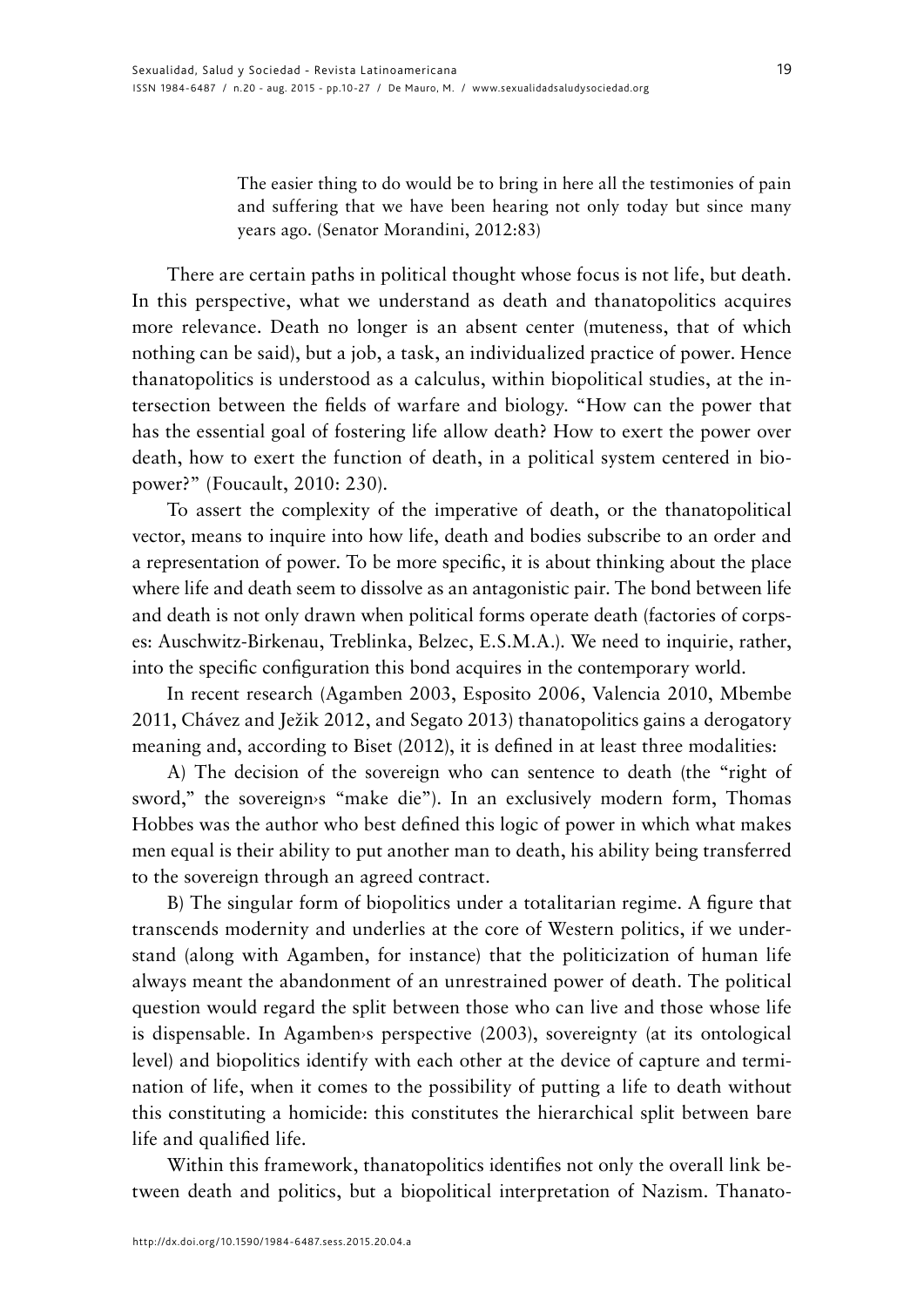politics name a practice of biopower according to which the increase of life has, as its reverse, a practice of death: "the more you kill, the more you will make die, or the more you let die, the more, for that very reason, you will live". (Foucault, 2010:230). Given this, the logic of biopolitics is disrupted because the practice of making live is correlative to that of making die, not its inverse value, as in the logic of sovereign power. It is a specific form of biopolitics; i.e. it would be the name for biopolitics under Nazism, where the enlargement of life and death takes place in a parallel combination. The singularity of this reading lies in the correlative character of the development of life and the development of death, their mutual dependency. On account of this, death ceases to be an exclusive decision made by the sovereign in order to become "the motor force that makes social development possible" (Biset, 2012:250); death expands equally through the social body that demands it as the source of its thriving. The death of some becomes necessary for the enlargement of the life of others.

> From this perspective, thanatopolitics would be the denomination for the contemporary machine of death, where the emphasis should fall on *machine* as in death. The idea of the "machine" allows us to reflect on the equal expansion of death as social motor force, at the same time that it displays its technical functioning. (Biset, 2012:250)

C) Moreover, the term thanatopolitics is often used to qualify not the general link between death and politics that we can identify during the Nazi period (disciplined machine of death), but the specific form that it acquires in our geopolitical coordinates. There is an inextricable union between biopolitics and thanatopolitics, not only because every time that life is taken to be the object of politics the mortality of dispensable lives is established too, but also because the dissolution of the frontiers between biopolitics and thanatopolitics would be typical of the contemporary world. With the aim of further analyzing the link between death and politics beyond Nazism, in the same biopolitical perspective, the notion *necropolitics* emerges. The term necropolitics does not qualify the statute of death as the simple allowing death of biopolitics, nor as the mutual dependency of life and death identified under Nazism. Rather, it entails the redefinition of sovereignty as the right to kill. It is not referred to the sovereign right to decide over death that founds the modern state, since in such case the decision consists in ruling death as a final instance; it is about a power directed towards life and its enhancement, made effective as the exercise of mortuary practices, *granting and managing death*. This specific operations of power, denominated *necropolitical governmentality* or *zombiopolitical* logic (Platzeck, 2015), confronts us with new scenarios.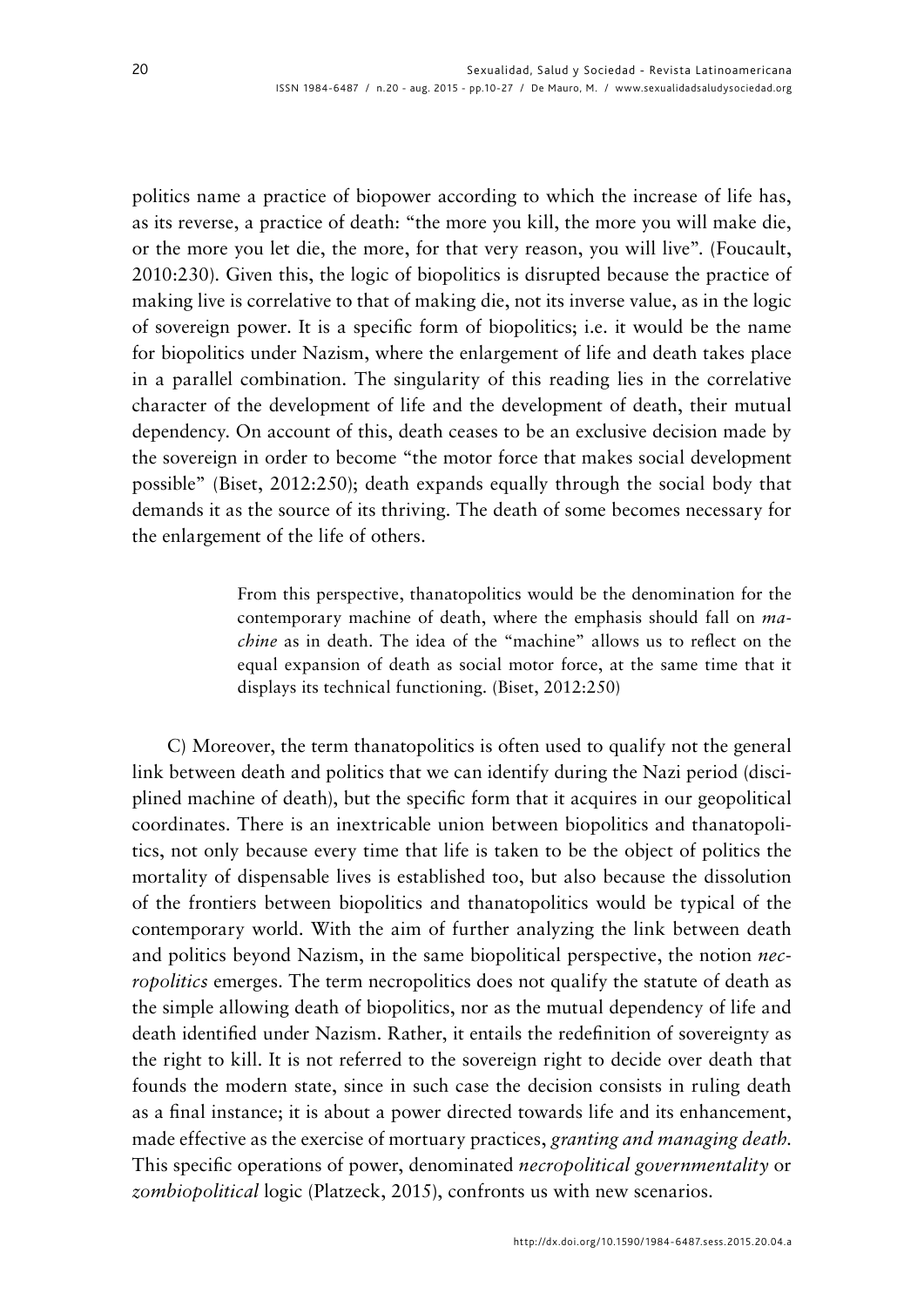That is the key point. It is death, rather than the positivity of life, what is put to work for the sake of the trans\* political agenda. This is why this is not about the renowned *droit de glaire* (right to kill) as the exercise of a sovereign power that administers life by protecting it and, paradoxically, deploys the material destruction of bodies and human populations. For the sake of this contextual precision, thanatopolitics coincides with the potential-symbolic production and regulation of necrotic bodies that have value for political capitalization (*necropower*). Consequently, the reverse of a politics of life as action of death is a material and perceptual issue: the differential distribution of precariousness "in which some populations lack networks of social and economic support and are differentially more exposed to damages, violence and death" (Butler, 2010:45-46). In other terms, trans\* necropolitics is practiced at every moment as a *zombiopolitical* demarcation (Platzeck, 2015) between good lives and bad lives or between precarious lives and precarized lives—that is, the ones subjected to precarity, the differential distribution of precariousness (Butler, 2010). The necropolitical calculus reminds us that, in order to protect certain lives (cissexual ones), many others have to be sacrificed (trans\* lives). A certain logic of acknowledgment is based on necropolitical calculus and management of death: to achieve growth, expansion and protection of civic life (cissexual universality), the vulnerability, precariousness and death of others (trans\* lives) becomes necessary. And this happens at legislative debates regarding trans\* lives too: they are previously depreciated, or represented all the same in the threshold between life and death as *undead* lives, half alive and half dead; spectral lives,<sup>10</sup> immaterial citizenships, resurrected bodies or bodies in the threshold.

A spectral or *zombiopolitical* (Platzeck, 2015) issue, the representation of trans\* lives is permanently configured as a threshold of living-dead persons or, to be more specific, as the return of *undead* bodies. In the trans\* body, the "non-living" and the "non-viable" coexist along with civil death and extreme precariousness. The trans\* population constitutes non-living figures of the threat to cissexual life. Trans\* death spreads all over the social medium while cissexual life requires it as the source of its own growth. Legislative action organized around the social death of a collective body that is, nevertheless, tagged as already dead (albeit *liv*ing). In this sense, every trans\* person invoked in this process was and is a survivor

<sup>&</sup>lt;sup>10</sup> "We will call spectre, in a restrained way, those entities which survive (even if they do so under a postulate) their own death, or who establish an indistinctness between life and death. From that point of view, a spectre can be completely immaterial or it can acquire different «consistencies» that, as a philosopher said, can reach the point of stubbornly claiming its existence in flesh and bone, even if its nature was one eminently determined by the Spirit." (Ludeña, 2012:14)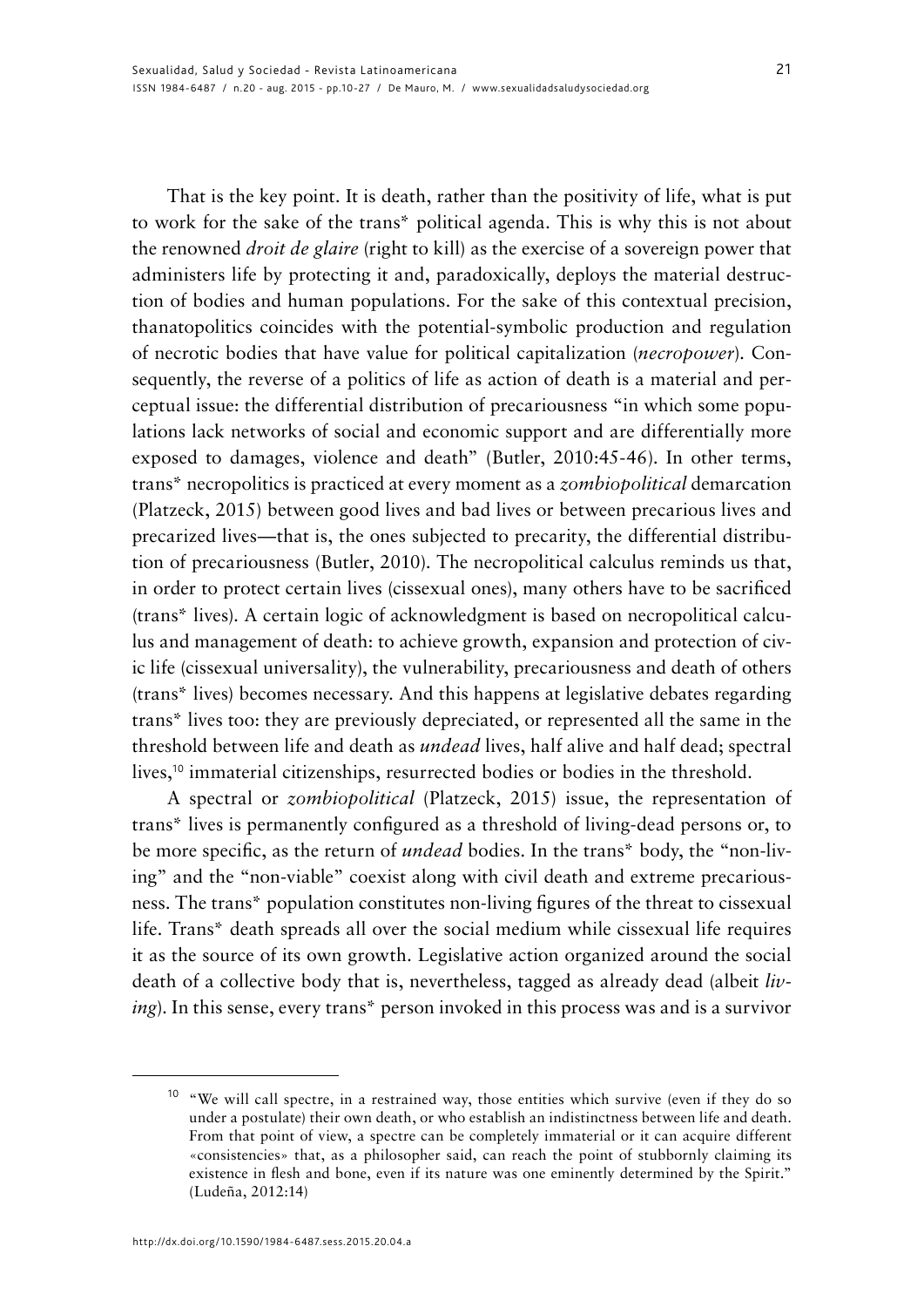of sex work, prostitution, institutional violence (declared but not acknowledged by the Argentinean state), biomedicine, etc. "Survivor is not, in this case, that who was able to kill the other one and strengthen its own power, but a form of existence that, facing the show of anonymous corpses, of mutilated corpses, *lives its life being already dead*" (Biset, 2012:254).

Once again, the representation of trans\* lives is constructed as one of second class or degraded citizenship. In the abyss of social life, an inexorable fate seems to determine the destiny of every trans\* life—prostitution outdoors. To legislate in order to save transzombies of their condition of circulating prostitutes:

> We should have never allowed what happened: we should have never had the streets full of trans people thrown into prostitution, in many cases due to the difficulties presented to them regarding insertion in the employment sphere. (Deputy Ibarra, 2011:2)

Objects, not subjects, of sex work or forced prostitution, the dead-bodies of trans\* people walk through the city. And it is reasonable to assume that in that walking, wandering and circulation, a number of social meanings are settled: dangerousness, risk, prevention, crime, suspicion. "Their condition as «walkers» involves a double challenge—a challenge to death (they walk, hence they live)" (Platzek, 2015:9) and to the logics of urban circulation (the sexual borders of the city).

From this point of view, the regulations over the trans\* population create spectres and zombies as objects of statistics, anonymous obituaries and mortality rates. Something similar happens in academic research in the social sciences, sexology, and queer studies, that make trans\* lives its paradigmatic object: a subaltern subject; a survival rate; an object that can be colonized; an epistemic capital of death.

In spite of this, the subjectivity of trans\* persons as individuals seems not to be assured. On top of this objectification of trans\* subjectivities, we have to add the political management of victimization and the martyrology that operate as true cognitive devaluating factors:

> The great question is: how can we make these poor people to be acknowledged as experts in the matters on which they are experts? How can we turn this community, which we ourselves have contributed to victimize and put in such situation of vulnerability, into not only an empowered community but into one acknowledged as one of experts who are able to generate public policies, work in hospitals, participate in bioethics committees? (Cabral, 2012b).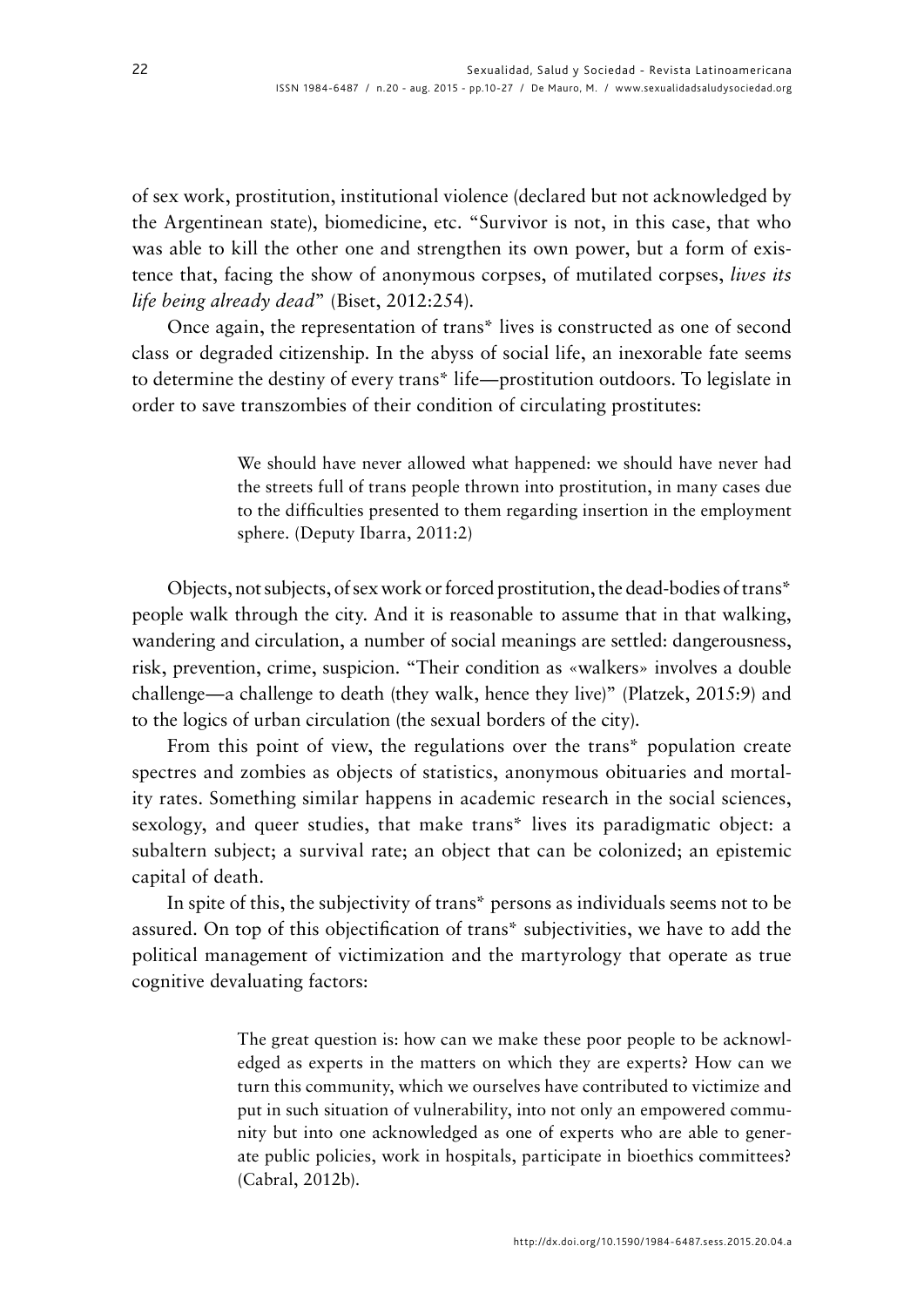### 3. The Biopolitical Threshold: Post-Legality of Gender Identity

The GIA grants both health and identity rights over different gender expressions; nevertheless, it is not a law about reparation that considers the need to socially support certain lives and individuals. This is a material and perceptual issue necessary to address. Where do we place institutional violence towards this population sectors? When did we assume that some sorts of violence should be repaired, and others forgotten?

Transgenderism was penalized in many Argentinean provinces not many years ago. In times of state terrorism (during the last civil-military dictatorship), and even during democracy, the most systematical institutional violence (i.e. a culture of terror) was and still is practiced against the trans\* population.

A threshold of thanatopolitical capture: the violence in the civil-military-ecclesiastic state of terror instituted during the last dictatorship was followed by democratic violence—a repressive legacy that remains sound. A paradigmatic example: sex work and prostitution are not classified in the penal code and, therefore, do not imply a crime or illegal activity *per se*; however, municipal administrative codes of community conduct and police codes establish real sexual borders (Sabsay, 2011) that result in the methodical harassment of trans\* people. Under the category of "scandalous prostitution", "human traffic", "procuring" or "disturbance in thoroughfare", they are persecuted and displaced from the public urban space. The state, as a set of heterogeneous and contradictory agencies, holds the legitimate monopoly on violence (through its police force). Therefore, is the only remaining task to simply measure the "democratic" implementation of necropower?

*Necropolitical governmentality* over trans\* people means an uninterrupted practice of institutional violence towards them, regardless of the form of government—whether it is a dictatorship or a democracy. What other practices of state agency and necropolitical governmentality are possible? In 2004, President Nestor Kirchner asked for forgiveness on behalf of the state for the crimes against humanity that took place in Argentina during the last civil-military dictatorship (ecclesiastic, financial and judicial). With such a symbolic act, *a policy of symbolic and moral repair* was completed, which had as its background a number of *economic reparation policie*s (during Alfonsin's government between 1983 and 1989 and Menem's between 1989 and 1999).<sup>11</sup> Should we not demand economic and moral

<sup>&</sup>lt;sup>11</sup> During Alfonsin's presidency, the 23.466 Act, passed on October 30th, 1986, granted a pension to spouses and children of people who went missing during the last dictatorship. In Menem's government, with Alicia Pierini in charge, the Decree No. 70/91 of the National Executive Power was passed on January 10th, 1991, along with the 24.043 Act in December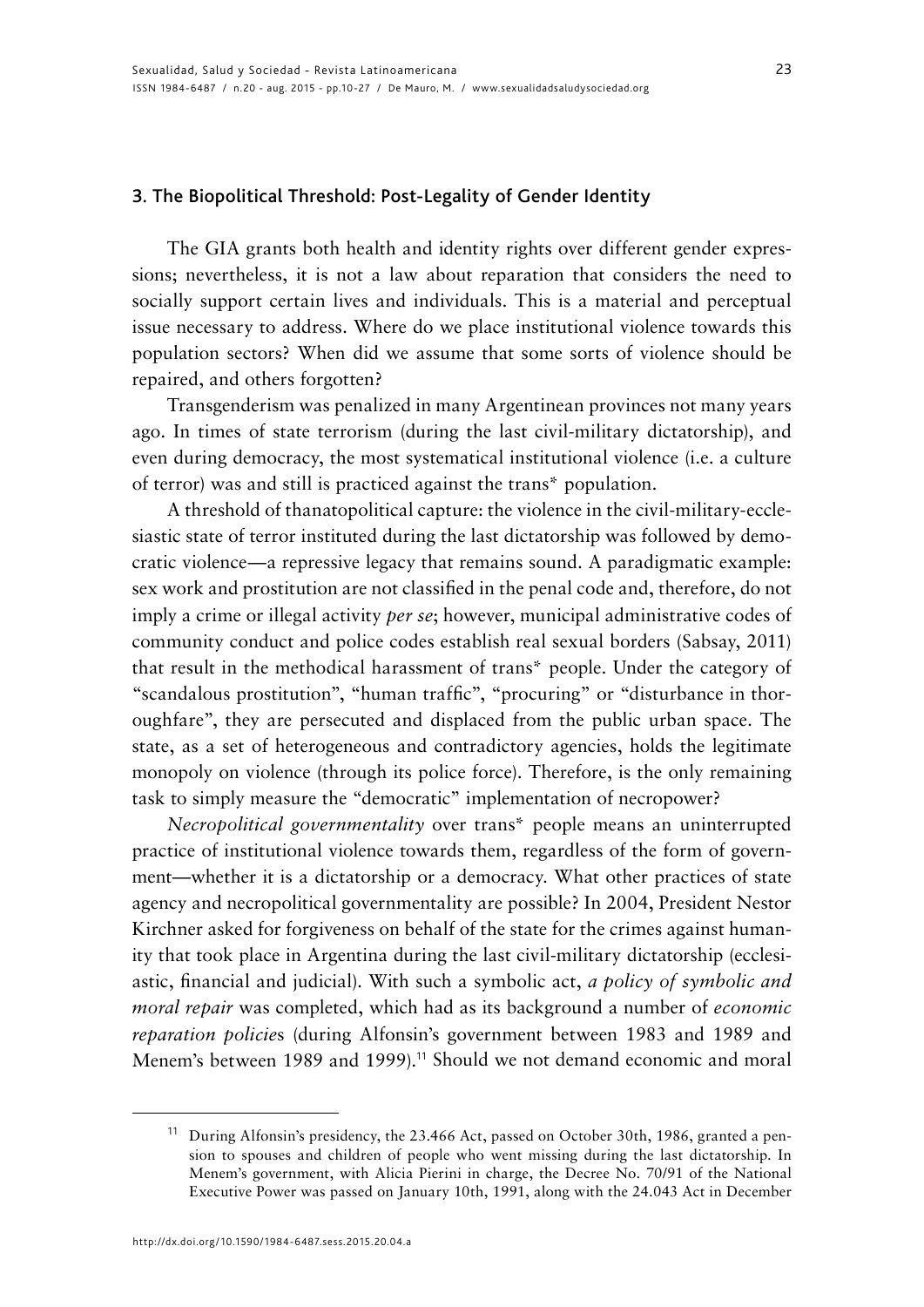compensation for crimes against humanity committed by the Argentinean State, such as institutional violence (administrative, medical, scholar, from the police) against the trans\* collective? During 2014, two legislative projects shaped an acknowledgment of the trans\* collective through policies of reparation and compensation.12 In this way, the state would come to (barely) acknowledge such necropolitical calculus through a quite significant possibility: *reparative justice*.

The juridical norm (GIA), as an operation of disciplinary power, is applied to a trans\* population but not to the government of trans\* individuals. It recognizes and guarantees access to certain rights, but it does not refer to the global networks that support life and make it proper to be lived—whether they involve education, employment, housing, nutrition, integral health, protection against police abuse, etc. In this sense, different sectors of trans\* activism have organized employment cooperatives as well as a community high school, and are promoting a legislative project on employment quota, all of which constitute valuable examples, in different modalities, of organized response to the necropolitical management of their lives.

What it is at stake now, around the political frontiers of the GIA, are the norms of social recognition of that which is a sexed subjectivity. Furthermore, the GIA does not modify social treatment towards gender or its experience. Even well past the "legal spring" that meant that great victory, the guarantees established in the GIA do not assure their beneficiaries to be safe from violence and systematic harm by the police and biomedical apparatus, as well as from different social sanctions.

Furthermore, the degrading treatment that the biomedical institution provides to trans\* people is a whole different challenge. The wide set of mutilating practices without consent to which intersex people are subdued still remain current in the field of medical private practices, and still invisible as ever. Despite one of the draft bills (No. 8126) took a position on these matters, the law that was passed, unfortunately, did not include the specific article on the "prohibition of genital intersex mutilation". This meant, doubtlessly, a defeat in the entire process of negotiation. Nevertheless, the approval of the Gender, Gender Expression and Sexual Features Act that forbids "normalizing" interventions in the faraway Republic of Malta opens a brand new horizon in the matter of sexual and human rights for intersex children and adults.

<sup>23</sup>rd, 1991, granting economical repair to political prisoners and victims of forced disappearances. These actions where made effective in the context of a notably paradoxical process: on one hand, the respect due to the Organization of American States (OAS) and the compliance with its organisms' decisions. On the other hand, simultaneously, a process of impunity and amnesty towards the genocidal acts committed by members of the armed forces.

<sup>12</sup> About such projects and their respective debates, see *Tester de violencia*, on line version:http:// www.accesoglobal.info/tester-de-violencia/ (accessed04/30/2015)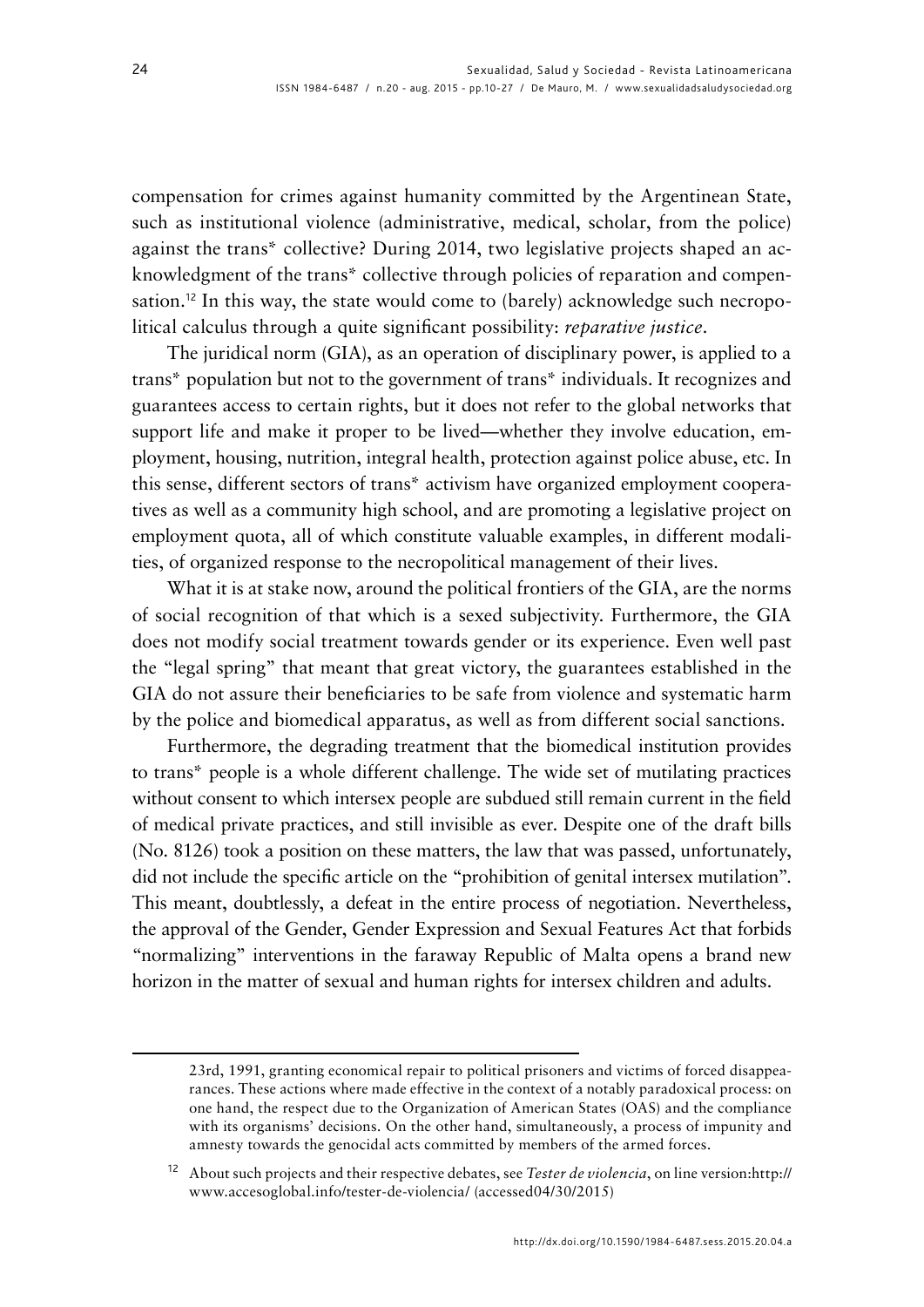The effective regulation of the GIA in health matters challenges the different state agents (Ministry of Public Health at a municipal, provincial, national level; medical corporations, medical sciences faculties, etc.) from a more complex perspective that results in very specific and localized practices. In a first instance, the inclusion of trans\* activists, specialists, patients and health users was rejected. However, a number of meetings, forums and training workshops where carried out by trans\* organizations themselves. It is pertinent to repeat the question:

> How can we turn this community, which we ourselves have contributed to victimize and put in such situation of vulnerability, into not only an empowered community but into one acknowledged as one of experts who are able to generate public policies, work in hospitals, participate in bioethics committees? (Cabral, 2012b)

With regards to health issues, the effective regulation of the GIA under the responsibility of the national Ministry of Health maintains at its core the dispute over the biopolitical or thanatopolitical management of bodies: who, in what way and to what degree of engagement will train health care professionals, practitioners and agents? Lastly, at a present time branded by the temporality of death, the need and urgency of access to health rights continue to point at an outstanding debt: when will regulation be carried out, in a specific and sustainable way?

At the present day, while concluding the writing process of this paper, the regulation of health rights contained in the GIA are in the process of becoming effective, according to the public commitments that the Ministry of Health has accepted. The call for the drafting of these regulations took place behind closed doors at the Ministry, which meant an—eliminatory—filter and an uneven recognition between those who were invited and those who could effectively participate in that stage. Moreover, the lack of access to health rights prescribed in the GIA that remain without regulation have taken yet another life.13 Sheltered under the generalized negligence of all state agents, (including the Faculty of Medical Sciences at National University of Córdoba), the necropolitical dynamics that manages trans\* people's lives does not cease to operate.

> Submitted: 08/07/14 Accepted: 04/19/15

<sup>13</sup> See:http://www.diariouno.com.ar/pais/Murio-una-transexual-que-se-habia-inyectado-silicona-industrial-en-San-Juan-20150506-0082.html; and http://www.cadena3.com/contenido/2015/05/11/ Un-transexual-murio-tras-inyectarse-silicona-en-senos-145416.asp (accessed 05/07/2015)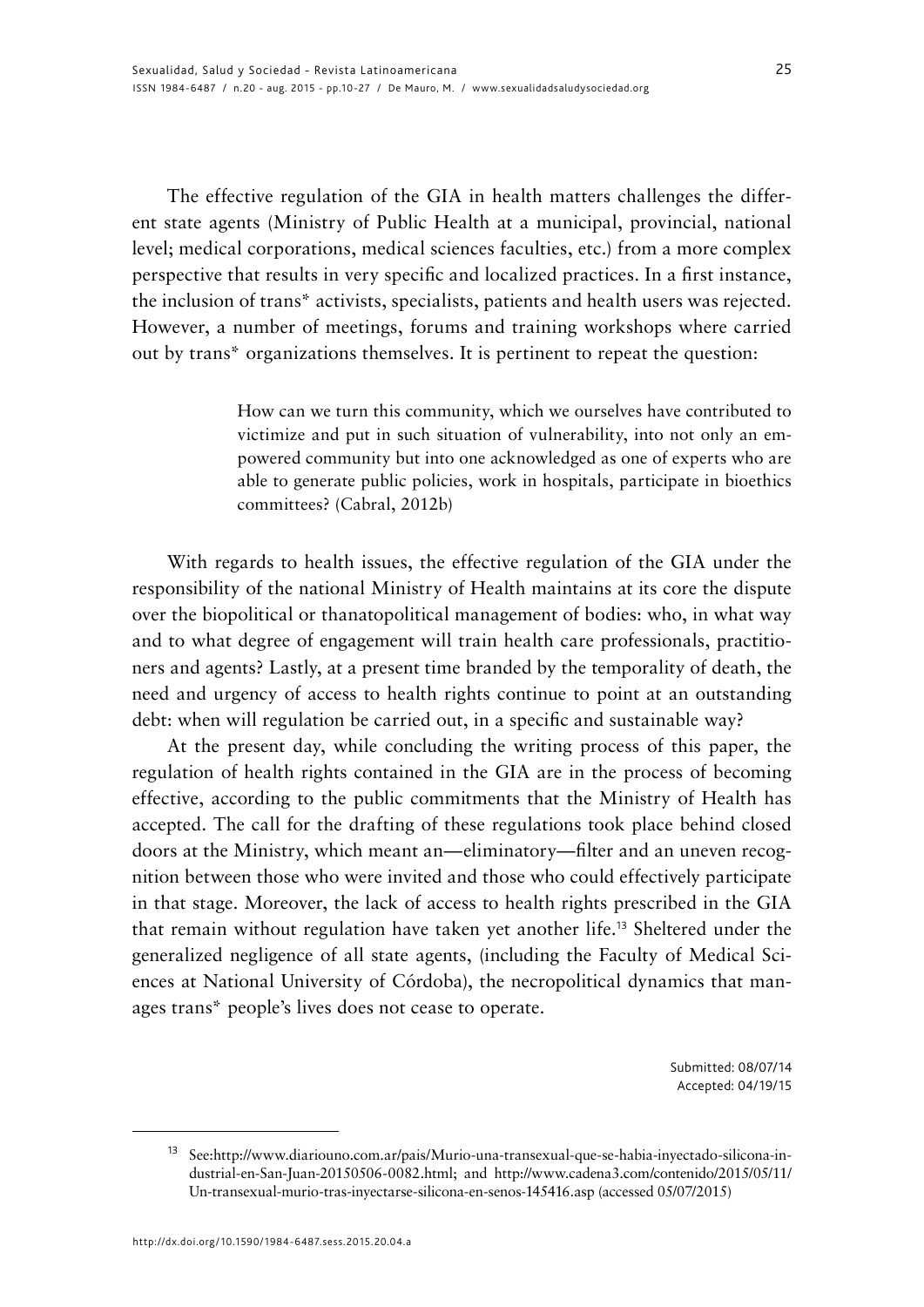### Bibliography

- AGAMBEN, G. 2003. *Homo Sacer. El poder soberano y la nuda vida*. Valencia: Pre-Textos. 263 p.
- BARNES, Julian. 2012. *El loro de Flaubert*. Buenos Aires: Anagrama-Página 12. 231 p.
- BARRANCOS, Dora & RUIZ, Alicia E C et al. (eds.) 2009. *Políticas de reconocimiento.* Volumes 1 and 2. Buenos Aires: Eds. Ají de pollo, Colección Conversaciones feministas. 213 p. & 175 p.
- BISET, Emmanuel. 2012. "Tanatopolítica" (Thanatopolitics). *Nombres*,No. 26, year XXI. P. 245-274. [on line] Available at: http://www.revistas.unc.edu.ar/index.php/ NOMBRES/article/view/4764/4562 [Accessed 01/12/2014]
- BUTLER, Judith. 2010. *Marcos de guerra. Las vidas lloradas.* Buenos Aires: Paidós. 261 p.
- BUTLER, Judith. 2006.*Vidas precarias.* Buenos Aires: Paidós.192p
- CABRAL, Mauro. 2012a. "Algo ha pasado" (Something has happened). In: FAUNDES, RUATA, VAGGIONE et al. (eds.). *Sexualidades, desigualdades y derechos*. p. 251- 273. Córdoba: Edit. Ciencia, derecho y sociedad.
- CABRAL, Mauro. 2012b. *Ley De Identidad De Género: Logros y Desafíos*. (Gender Identity Act: Achievements and Challenges). Lesson for the Sexual and Reproductive Rights Program, Friday 18th, May 2012. Orgaz Lecture Hall, Faculty of Law and Social Sciences, National University of Córdoba.
- CABRAL, Mauro. (10.12.08). *Comparecer*–*Un comentario.* [On line]. Centro Latinoamericano de Sexualidad y Derechos Humanos (CLAM/IMS/UERJ). Available at: http:// www.clam.org.br/uploads/conteudo/artigo\_comparecer.pdf [Accessed 01/12/2014]
- SENATE OF THE NATION. 2012. TERM 130°, Meeting No. 5 Third Ordinary Session - May 9<sup>th</sup>, 2012 Stenographic version. [On line] Available at:
- http://www.senado.gov.ar/parlamentario/sesiones/2012-05-9%20 00%3A00%3A00/05/DOWNLOADTAC[ACCESSED 04/29/2015]
- CHÁVEZ MAC GREGOR, H.; JEŽIK, E. et al. (eds.) 2012. *Estética y violencia: necropolítica, militarización y vidas lloradas*. México D.F.: Museo Universitario Arte Contemporáneo/Universidad Nacional Autónoma de México. 159 p.
- ESPOSITO, Roberto. 2006. *Bios. Biopolítica y filosofía*. Buenos Aires: Amorrortu. 320 p.
- FARHI LETO, Leon. 2010. *Biopolíticas: as formulações de Foucault*. Florianópolis: Cidade Futura. 208 p.
- FOUCAULT, Michel. 2010. *Hay que defender la sociedad*. Buenos Aires: FCE. 288 p.
- FOUCAULT, Michel. 2007. *Nacimiento de la biopolítica*. Buenos Aires: FCE. 401 p.
- FOUCAULT, Michel. 2006.*Seguridad, territorio y población*. Buenos Aires: FCE. 488 p.
- FOUCAULT, Michel. 2003.*Historia de la sexualidad: La voluntad de saber*. Mexico: Siglo XXI Editores. 200 p.